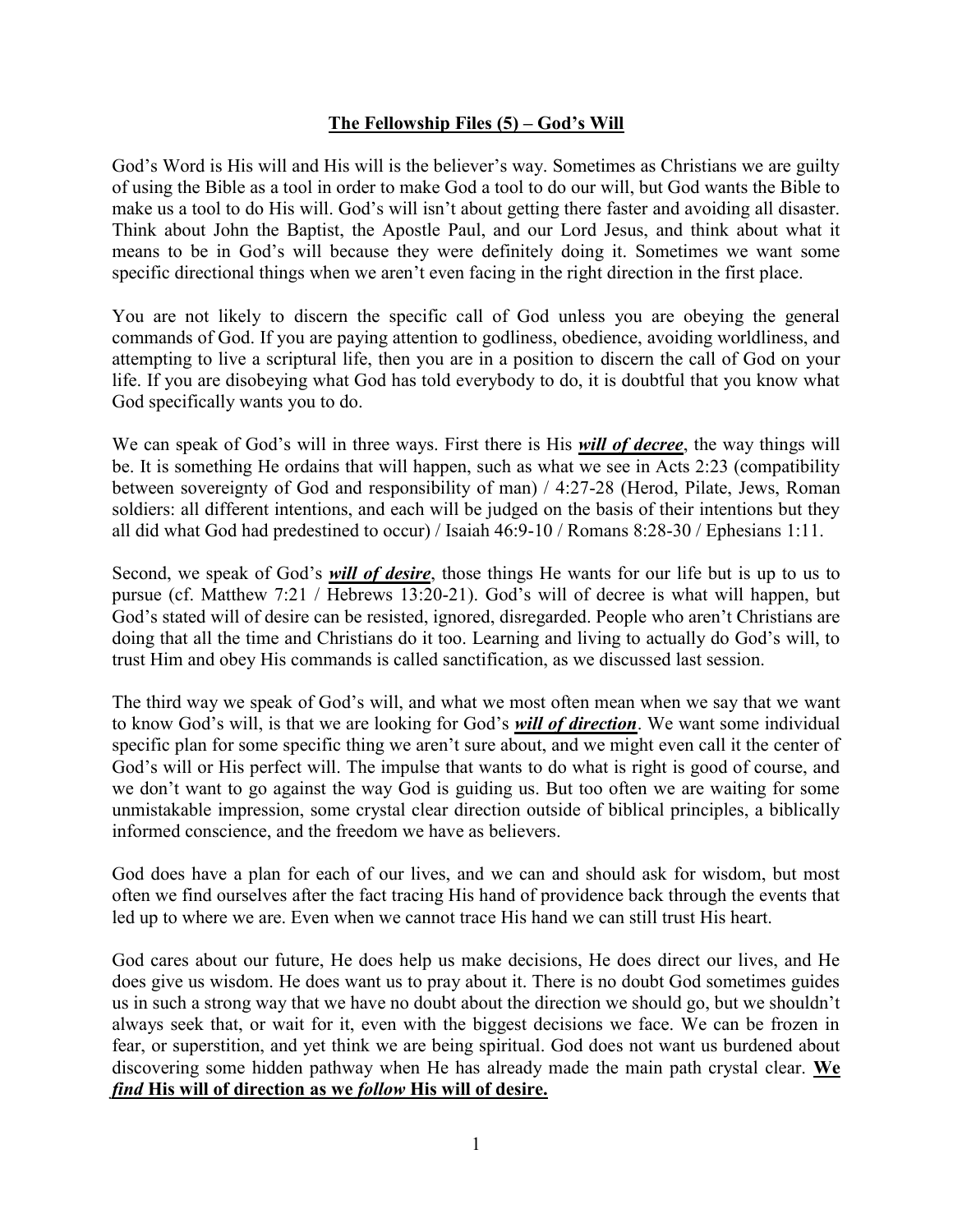**1 Thessalonians 5:16-18** – This passage points us in the right direction. If we will do these three things that the text instructs us to do, and be concerned with developing them as holy habits in our lives, then we will be doing God's will and be walking God's way. Then as we move on, the path will become clearer, and we won't have to be so worried about asking for directions, we will be headed to the right place already.

Now Paul gives us instruction about God's will also in 1 Thessalonians 4:3-6, and so do the other books of the New Testament, and so on and so forth. Yet this text is especially important to the subject because it is the framework of how we should be focused when seeking, doing, and living in God's will. This passage grounds and guides us to be doing His will on our way.

This text is one sentence; these three things are all bound together as the framework for doing God's will. In other words, when we are in the process of seeking, doing, and living in God's will, if we do these three things our ambition will be directed towards God. When we are living out the will of God wherever the path takes us, we will be on the right path.

*Rejoice always* – Philippians 4:4 (in the Lord, and our justification) / James 1:2-4 (in our fashioning, our sanctification) / 1 Peter 1:3-9 (in our future, our glorification)

*Pray without ceasing* – Luke 18:1 / 2 Corinthians 1:11 – a prayerful attitude, atmosphere, a willing sense of God's presence, everywhere is a sanctuary

*Give thanks in all circumstances* – Ephesians  $5:20$  – "always" means timing – "everything" means events – in all circumstances not for all circumstances – in everything God is there.

*For this is the will of God in Christ Jesus for you* – When we are in the process of seeking, doing, and living in God's will, we do it this way: we keep a joyful disposition, maintain a constant, consistent prayer life and cultivate a thankful attitude. When we will be developing these three holy habits, God will fashion us as a tool, as the instrument of His will. Be a tool in God's hands and He will make sure you do His will.

Having gone through this textual template, let's now give a brief summary of how you would go about ascertaining the will of God for a specific matter in your life.

**Pray in submission** – His will for you is to submit your will to His. In many cases, finding out the will of God is not the problem. Being willing to obey the will of God is the problem. Sometimes people just want God *to* bless their plans, instead of wanting to bless God *with* their plans. However, there is a great difference between selfishly looking for God's will, and submissively looking for God's will. Our first action in prayer is to submit to God, and then when our heart is ready and willing to obey, then we may ask God to reveal His will to us. If you want to know *His* will, you have to submit *your* will.

**Prepare for service** – You will never know *where* or *how* God wants you to serve until you know *that* God wants you to serve. You can have all your plans mapped out, and it may all work out the way you planned, and you can thank God for that. But the truth is that you can never truly know the will of God in advance until you settle the issue of being a servant in advance. His will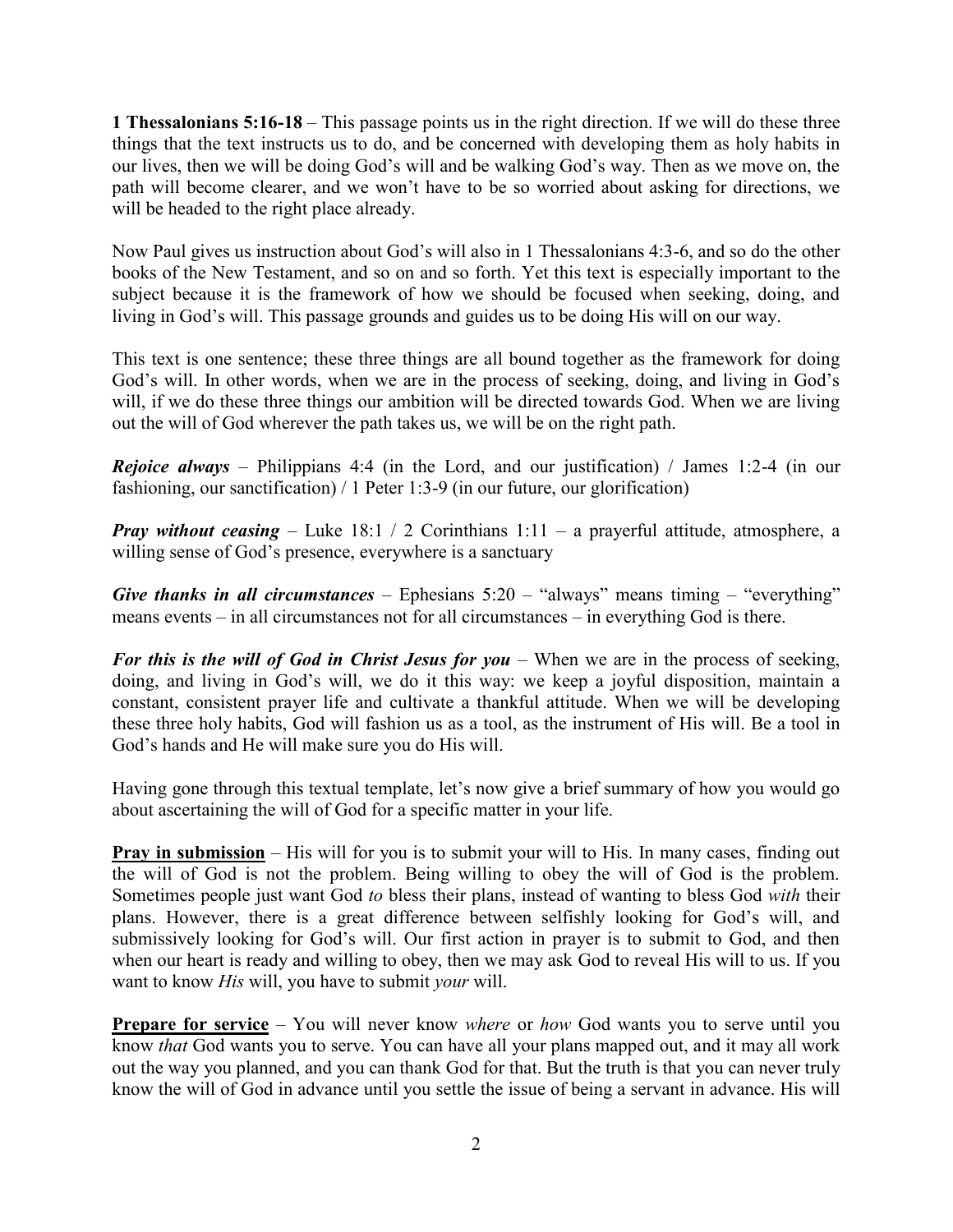for your life is to serve Him, to please Him, and this is done most often by serving others, and it is never done by just serving yourself. If we are not prepared to serve God, we are not prepared to find or to do His will.

**Ponder the principles** – The application of God's Word is the attitude of God's servant. Our search for the will of God is not faithful unless it is in connection with the Word of God. He doesn't tell us the whole plan He just lays out the path. Psalm 119:105 – The Word of God is a *lamp to our feet*, it shows us what we are walking on, and it is a *light to our path*, it shows us where we are headed to. Proverbs 6:23 – *For the commandment is a lamp and the teaching a light, and the reproofs of discipline are the way of life*. Studying God's Word brings illumination: God's Word will speak to you directly if you are following His will of direction.

**Pay attention to Providence** – The circumstances of life may bring light to the path. Such things can be a confirming source of God's will, but they are not a single, revealing source. As well, seeking the counsel of your spiritual leaders and others is wise, but God's people should not take precedent over God's Word. Remember Psalm 119:24 – *Your testimonies are my delight; they are my counselors*. If we are submitted, serving, and studying, we will be sensitive to God's leading through occasions and through others. We must also remember that God is working in more than one person at a time. When you respond as a prepared person you will often respond to a prepared person (cf. Mark 11:1-6, 14:13-16).

# **Principles for Prudence**

No one needs to ask if it is okay to commit adultery, steal, cheat, or lie, but what about those things that the Bible seems to be silent about? What is the right balance? What kind of music should I listen to? Can I go see a movie? Can I go to a "sports bar" to watch the game with friends? What can or should I wear? What can I do on Sunday? Things can in themselves be indifferent, or neutral, but for the Christian it is a matter of the right use of matters indifferent.

1 Corinthians gives us seven principles that will help us to allow our freedom in Christ to glorify God. This isn't about new laws; it is about principles that will keep us from falling into trouble, and helping others not to stumble at our liberty. These aren't universal rules for you to impose on others; they are guidelines for *you* to regulate *your* decision-making. Prudence is about making mature decisions, the wise exercise of our freedom in Christ. This is all about renewing your mind (Romans 12:1-2 / Ephesians 4:22-24).

**#1 –** *will this bring me into bondage***?** 1 Corinthians 6:12 Ephesians 4:27 / Romans 13:14 / 2 Peter 2:19 / Titus 1:15-16, 2:11-12

# **#2 –** *will this defile God's temple***?** 1 Corinthians 6:19-20

Psalm 101:3 / 2 Corinthians 7:1 / 2 Corinthians 10:12 – Compare yourself to God, not yourself, or others. Not about smoking or drinking, per se, but about getting drunk, altered states, gluttony, etc. It's about morals and motivations here.

**#3 –** *will this cause anyone to stumble***?** 1 Corinthians 8:8-9 Romans 14:20-21 / Philippians 2:3-4 / Romans 12:10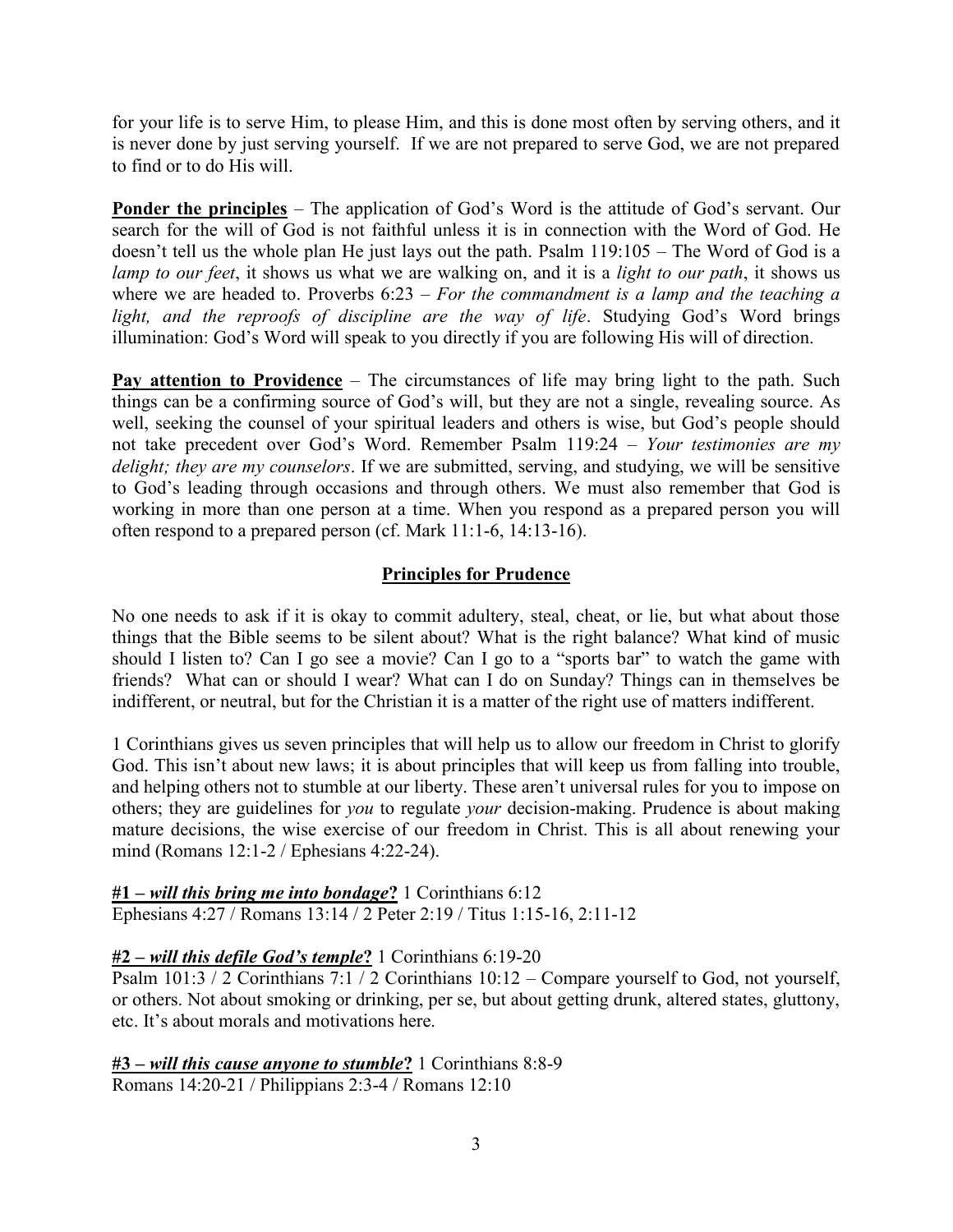#### **#4 –** *will this edify me and/or others***?** 1 Corinthians 10:23

Galatians 5:22-23 / Ephesians 4:29 / 1 Peter 4:10-11 – Don't be aggressive with our liberty

# **#5 –** *will this violate my conscience***?** 1 Corinthians 10:25-29

Romans 14:23 – Some things that will tempt me will not tempt others / James 4:17

### **#6 –** *will this bring glory to God***?** 1 Corinthians 10:31

Ephesians 5:15-20 / Colossians 3:17, 23

### **#7 –** *will this hurt my witness***?** 1 Corinthians 10:32-33

Matthew 5:16 / 1 Thessalonians 5:22 / Ephesians 5:3-8 / Philippians 2:15 / Colossians 4:5

The whole section from 1 Corinthians 8-10 is a lesson in God's will regarding our freedom. The principle is that love limits liberty. Doug Wilson hits the target: "The way others are to view your liberty is not the same way that you should view your liberty. Other Christians should let you do what you want unless the Bible forbids it. That's how we guard against legalism. But you should use your liberty differently – you should be asking what the reasons are for doing it, and not what the reasons are for prohibiting it. Liberty is intended by God for you to use as an instrument for loving others (Gal. 5:13), and not as an instrument for suiting yourself."

**Don't Do It** – Romans 14:22-23 – if you are in doubt about whether or not something is a sin, you put the matter on hold until you can determine biblically whether or not it is or isn't sin. What if it isn't sin? At this point, that doesn't matter. Until you determine from the Bible (not from feelings) that it isn't sin, you shouldn't do it. Of course, if you determine it is sin, then that settles the matter. But if you're not sure, you shouldn't go ahead, because if you do, you are doing something that you think might be sin. To do what you think might be sin (even if it really isn't) *is* sin on your part because if you would be willing to do something that you thought might be sin – *that* is a sinful attitude. So even if the act isn't sin, your attitude in doing it *is* sin.

Pleasing God should be our primary motive. Christians are born again into God's kingdom so that we would live for Him (cf. 2 Corinthians 5:15). The New Testament is filled with encouragements, examples, and exhortations about living a life that is pleasing to God.

- 2 Corinthians 5:9
- $\bullet$  Ephesians 5:10
- Colossians 1:10
- $\bullet$  1 Thessalonians 2:4
- $\bullet$  1 Thessalonians 4:1
- $\bullet$  2 Timothy 2:3-4
- $\bullet$  Hebrews 13:16
- $\bullet$  John 8:29

Well, here comes a controversial subject, but it takes the principles we have learned so far and puts them into real world practice. Notice how this person is not told yes or no, but what to do before a decision is made.